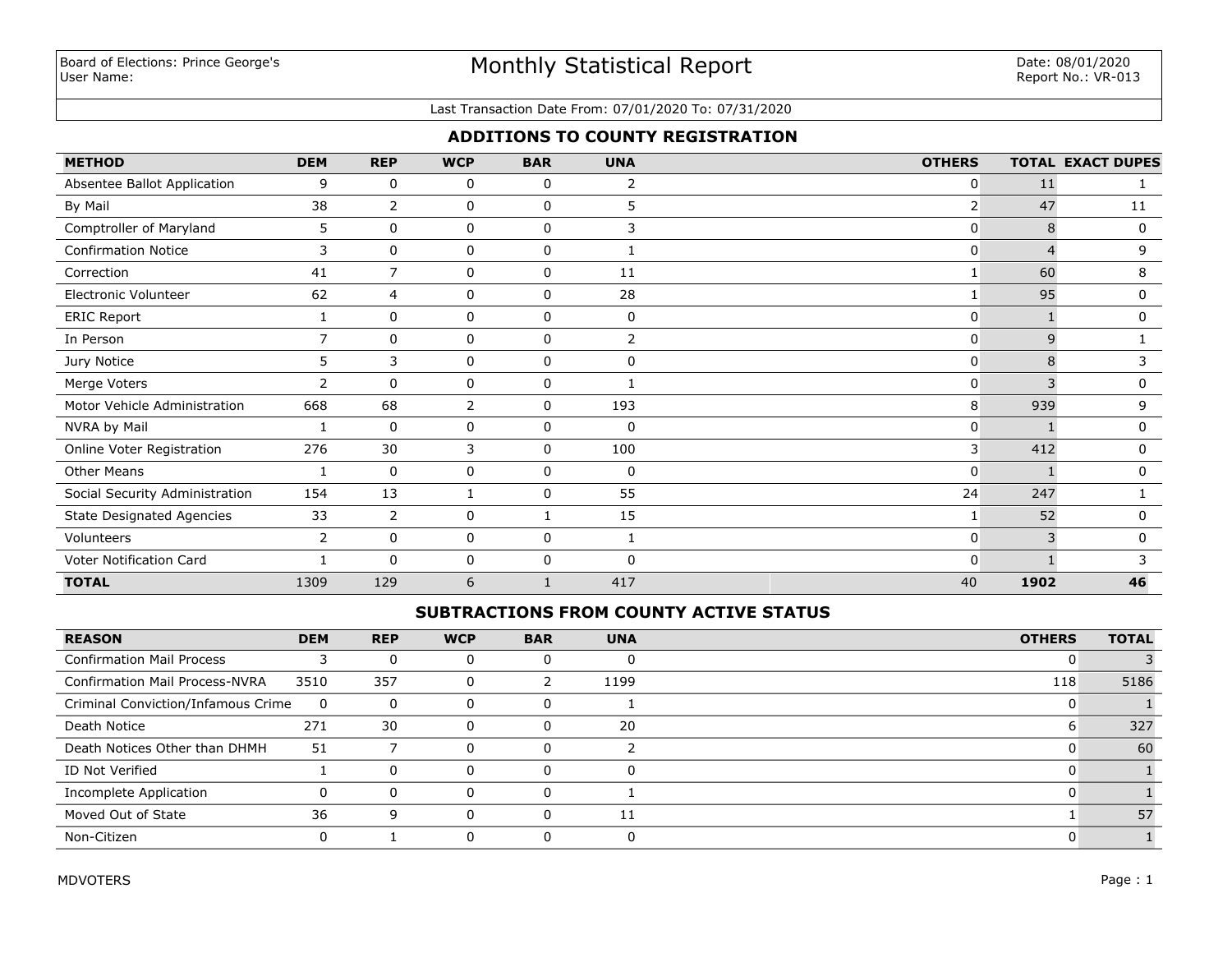Monthly Statistical Report Last Transaction Date From: 07/01/2020 To: 07/31/2020 Board of Elections: Prince George's User Name: Date: 08/01/2020 Report No.: VR-013 Voter Request 1 0 0 0 0 0 1 **TOTAL** 4740 493 0 2 1437 150 **6822** County Transfer Out  $-837$   $-89$  0 0  $-200$  -200 -200 -22 -1148 Duplicate/Merged 30 0 0 0 3 36 36

## **AFFILIATION CHANGES**

| <b>CHANGE</b> | <b>DEM</b> | <b>REP</b> | <b>WCP</b> | <b>BAR</b> | <b>UNA</b> | <b>OTHERS</b>            | <b>TOTAL</b> |
|---------------|------------|------------|------------|------------|------------|--------------------------|--------------|
| From          | 296        | 98         |            |            | 281        | 104                      | 781          |
| To            | 286        | 102        | . .        |            | 274        | 102                      | 781          |
| <b>TOTAL</b>  | -10        |            |            |            |            | $\overline{\phantom{0}}$ |              |

## **CURRENT ACTIVE REGISTRATION**

| <b>ACTIVITY</b>              | <b>DEM</b> | <b>REP</b> | <b>WCP</b> | <b>BAR</b> | <b>UNA</b> | <b>OTHERS</b> | <b>TOTAL</b> |
|------------------------------|------------|------------|------------|------------|------------|---------------|--------------|
| <b>BEGINNING OF REPORT</b>   | 469867     | 39526      | 46         | 108        | 75890      | 13513         | 598950       |
| ADDITIONS $(+)$              | 1309       | 129        | 6          |            | 417        | 40            | 1902         |
| REINSTATED (+)               | 65         | 6          | 0          | 0          | 16         |               | 87           |
| CANCELLED (-)                | $-338$     | $-40$      | 0          | 0          | $-35$      | $-10$         | $-423$       |
| COUNTY TRANSFER OUT (-)      | $-837$     | $-89$      | 0          | 0          | $-200$     | $-22$         | $-1148$      |
| AFFILIATION CHANGES (+ OR -) | $-10$      | 4          | 9          | 6          | $-7$       | $-2$          | $\Omega$     |
| * INACTIVATED (-)            | $-3563$    | $-364$     | 0          | $-2$       | $-1201$    | $-118$        | $-5248$      |
| $*$ REACTIVATED $(+)$        | 134        |            | 0          | 0          | 32         |               | 176          |
| <b>END OF REPORT TOTALS</b>  | 466627     | 39179      | 61         | 113        | 74912      | 13404         | 594296       |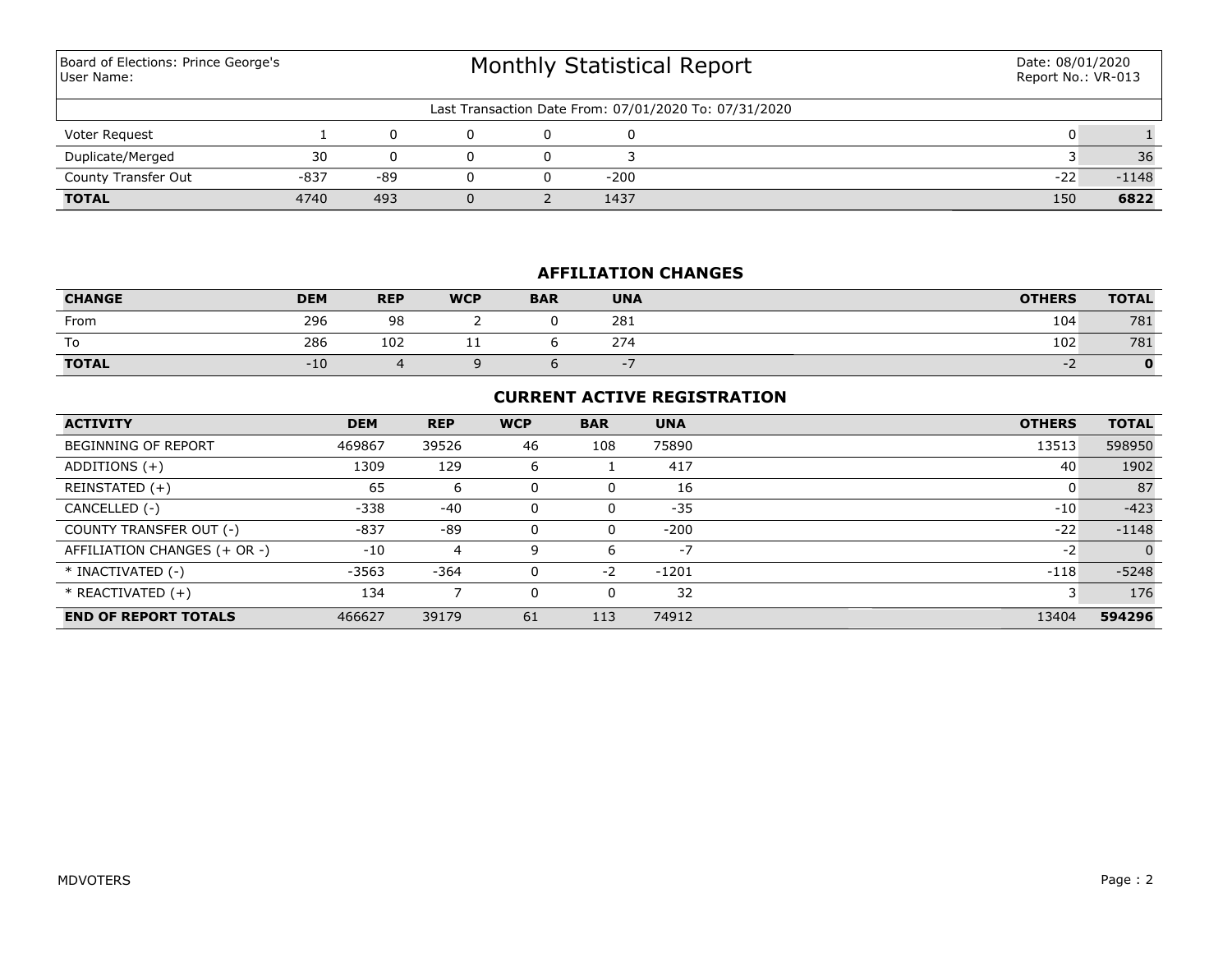#### Last Transaction Date From: 07/01/2020 To: 07/31/2020

### **INACTIVE REGISTRATION**

#### **SUBTRACTIONS FROM COUNTY INACTIVE STATUS**

| <b>REASON</b>                    | <b>DEM</b>     | <b>REP</b> | <b>WCP</b>  | <b>BAR</b>   | <b>UNA</b>     | <b>OTHERS</b>  | <b>TOTAL</b>            |
|----------------------------------|----------------|------------|-------------|--------------|----------------|----------------|-------------------------|
| By Mail                          | 6              | 0          | 0           | 0            | 1              | 0              |                         |
| Comptroller of Maryland          | 3              | 0          | 0           | 0            | 0              | 0              | $\mathsf{3}$            |
| <b>Confirmation Mail Process</b> | 0              | 0          | 0           | 0            | 0              |                |                         |
| <b>Confirmation Notice</b>       | 16             | 2          | 0           | 0            | 3              | 0              | $21\,$                  |
| Correction                       | 13             |            | 0           | 0            | $\overline{2}$ | 0              | 16                      |
| Death Notice                     | 66             | 4          | 0           | 0            | 0              |                | $71\,$                  |
| Electronic Volunteer             | 2              | 0          | 0           | 0            |                | 0              | $\overline{\mathbf{3}}$ |
| ID Not Verified                  | $\overline{2}$ | 0          | 0           | 0            | $\mathbf 0$    | 0              | $\overline{2}$          |
| Motor Vehicle Administration     | 68             | 4          | 0           | $\mathbf 0$  | 13             | 2              | 87                      |
| Moved Out of State               | 128            | 38         | 0           | 0            | 41             | 2              | 209                     |
| Online Voter Registration        | 23             | 0          | 0           | 0            | 8              |                | 32                      |
| <b>State Designated Agencies</b> | $\overline{4}$ | 0          | 0           | 0            | 2              | 0              | 6                       |
| <b>USPS Sticker</b>              | 0              | 0          | 0           | 0            | 1              | 0              |                         |
| Duplicate/Merged                 | 0              | 0          | 0           | 0            | 0              | 0              | $\overline{0}$          |
| County Transfer Out              | $-48$          | $-4$       | 0           | 0            | $-6$           | 0              | $-58$                   |
| <b>TOTAL</b>                     | 379            | 53         | $\mathbf 0$ | $\mathbf{0}$ | 78             | $\overline{7}$ | 517                     |

### **CURRENT INACTIVE REGISTRATION**

| <b>ACTIVITY</b>              | <b>DEM</b> | <b>REP</b> | <b>WCP</b> | <b>BAR</b> | <b>UNA</b> | <b>OTHERS</b> | <b>TOTAL</b> |
|------------------------------|------------|------------|------------|------------|------------|---------------|--------------|
| <b>BEGINNING OF REPORT</b>   | 22552      | 2719       |            |            | 5737       | 734           | 31743        |
| $*$ INACTIVATED $(+)$        | 3563       | 364        |            |            | 1201       | 118           | 5248         |
| *REACTIVATED (-)             | $-135$     | $-7$       |            |            | $-31$      | -3            | $-176$       |
| COUNTY TRANSFER OUT (-)      | $-48$      | $-4$       |            |            | -6         |               | $-58$        |
| AFFILIATION CHANGES (+ OR -) |            | 0          |            |            |            |               | $\Omega$     |
| CANCELLED FROM INACTIVE (-)  | $-194$     | $-42$      |            |            | $-41$      | -4            | $-281$       |
| PENDING FROM INACTIVE (-)    | $-2$       | 0          |            | 0          | 0          |               | $-2$         |
| <b>TOTAL INACTIVE</b>        | 25736      | 3030       |            |            | 6860       | 845           | 36474        |

## **TOTAL REGISTRATION RECORDS**